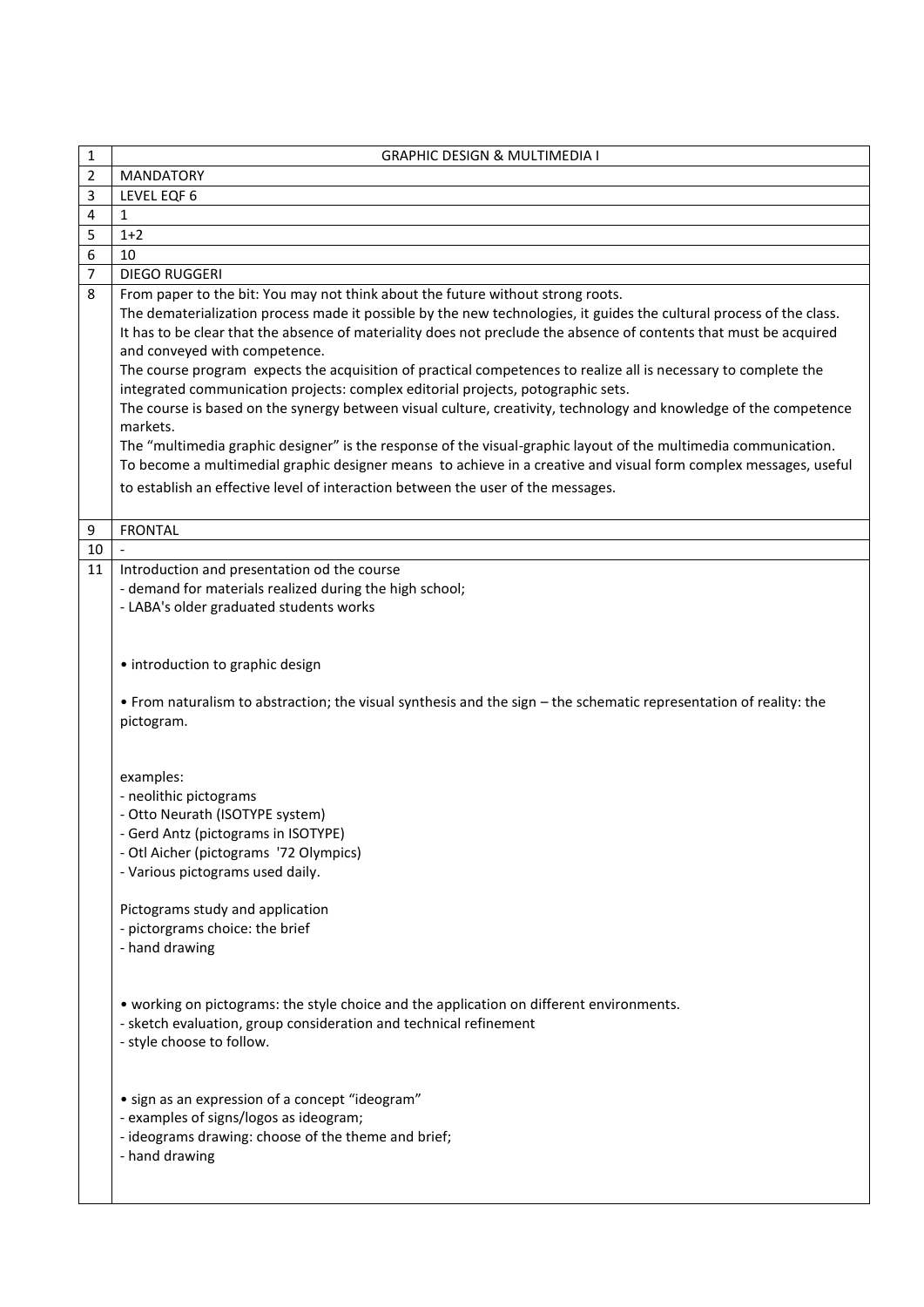• working on the ideogram: - evaluation of the sketch, group considerations and technical evaluations - vectorial realization • typography and visual poetry – aesthetical project - background and examples - work ok in illustrator and inDesign <http://www.youtube.com/watch?v=J59n8FsoRLE&feature=youtu.be> • Iogo - background and development of the 20th century logos, - examples and analysis of famous logos; - choice of the theme to develop and brief; - sketch of the logo; - today's logo, evolutions, trends and avant-gardes; - analysis and examples of contemporary logos - concept analysis. • corporate - background; - corporate identity; - layout grids; - how to use the logo; - where to apply the logo; - corporate images examples; - corporate manual; • corporate - application of the selected logos to the secretarial tools and business communication. • color - color as a medium; - background about the color use, meaning and social influences; - color in the visual communication. • color palettes - color combination use; - palettes in illustrator; - palettes in Photoshop; - palettes in InDesign; • print – history and techniques - background: movable type print (from Cina to Gutemberg); - various kind of print: lithographic, silkscreen, offset and digital; - photo merge; - inks; - special processing and advanced print techniques; • print – kind of print and formats - kind of paper (samples and typoghraphy) - paper sizes (UNI format, print optimization)

- papermaking: dies, fold and creative use of the paper
- examples